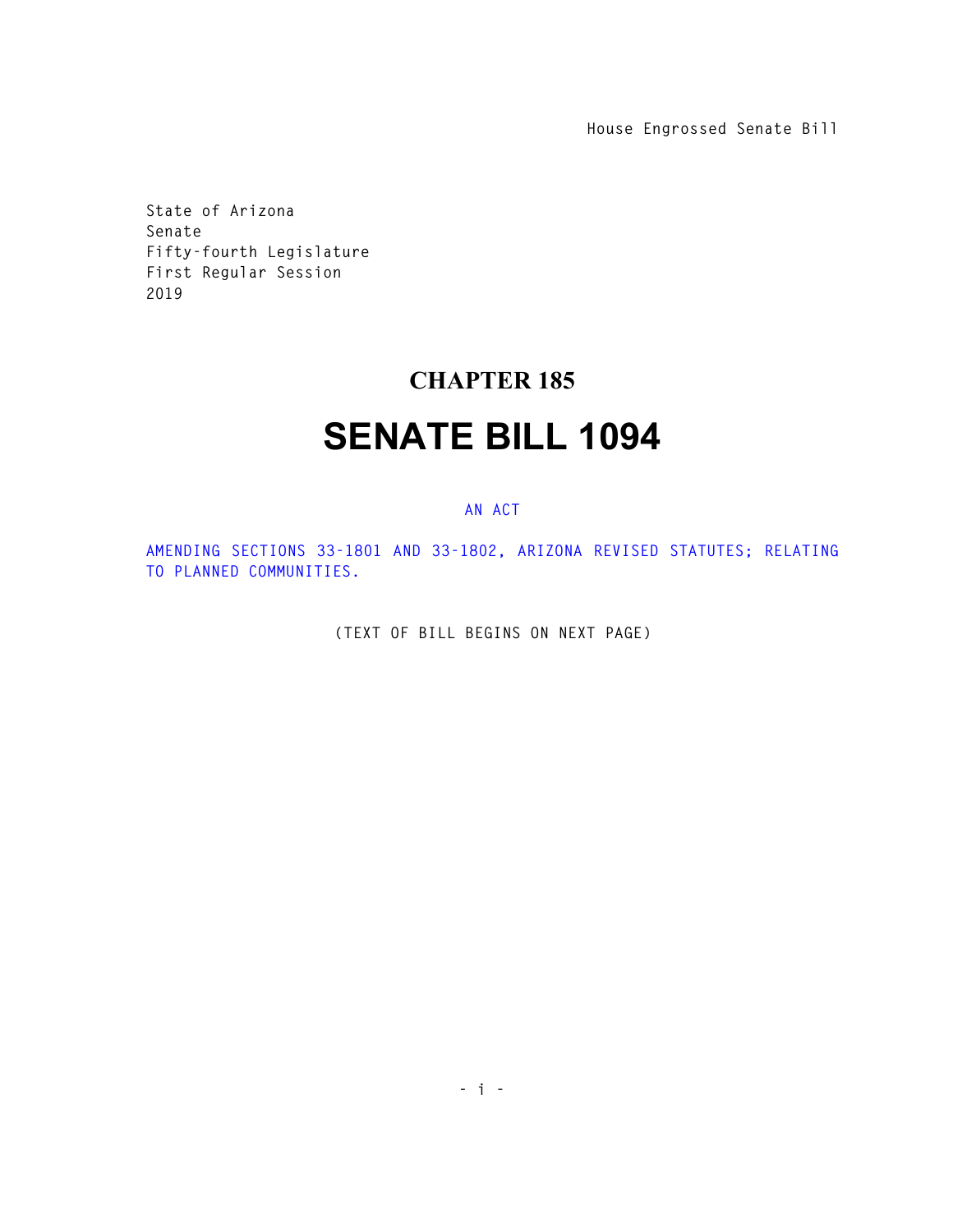**1 Be it enacted by the Legislature of the State of Arizona: 2 Section 1. Section 33-1801, Arizona Revised Statutes, is amended to 3 read: 4 33-1801. Applicability; exemptions; voluntary election to be 5 subjected to chapter 6 A. This chapter applies to all planned communities. 7 B. Notwithstanding any provisions in the community documents, this 8 chapter does not apply to any school that receives monies from this state, 9 including a charter school, and a school is exempt from regulation or any 10 enforcement action by any homeowners' association that is subject to this 11 chapter. With the exception of homeschools as defined in section 15-802, 12 schools shall not be established within the living units of a homeowners' 13 association. The homeowners' association may enter into a contractual 14 agreement with a school district or charter school to allow use of the 15 homeowners' association's common areas by the school district or charter 16 school. 17 C. This chapter does not apply to EITHER OF THE FOLLOWING: 18 1. Timeshare plans or associations that are subject to chapter 20 19 of this title. 20 2. NOTWITHSTANDING ANY PROVISION IN THE COMMUNITY DOCUMENTS, A 21 NONPROFIT CORPORATION OR UNINCORPORATED ASSOCIATION OF OWNERS THAT IS 22 CREATED OR INCORPORATED BEFORE JANUARY 1, 1974 AND THAT DOES NOT HAVE 23 AUTHORITY TO ENFORCE COVENANTS, CONDITIONS AND RESTRICTIONS RELATED TO THE 24 USE, OCCUPANCY OR APPEARANCE OF THE SEPARATELY OWNED LOTS, PARCELS OR 25 UNITS IN A REAL ESTATE DEVELOPMENT, UNLESS A MAJORITY OF ALL THE MEMBERS 26 OF SUCH A NONPROFIT CORPORATION OR UNINCORPORATED ASSOCIATION OF OWNERS 27 ELECT IN WRITING TO SUBJECT THE CORPORATION OR ASSOCIATION TO THIS CHAPTER 28 BY RECORDING A NOTICE OF ELECTION PURSUANT TO SUBSECTION D OF THIS 29 SECTION. 30 D. A NONPROFIT CORPORATION OR UNINCORPORATED ASSOCIATION OF OWNERS 31 THAT HAS THE POWER UNDER RECORDED COVENANTS TO ASSESS MEMBERS TO PAY THE 32 COSTS AND EXPENSES INCURRED IN THE PERFORMANCE OF OBLIGATIONS CREATED BY 33 RECORDED COVENANTS FOR A REAL ESTATE DEVELOPMENT THAT DOES NOT QUALIFY AS 34 A PLANNED COMMUNITY MAY ELECT TO SUBJECT THE NONPROFIT CORPORATION OR 35 UNINCORPORATED ASSOCIATION OF OWNERS TO THIS CHAPTER WITH THE WRITTEN 36 APPROVAL OF A MAJORITY OF ALL THE MEMBERS. A NOTICE OF ELECTION TO BE 37 SUBJECT TO THIS CHAPTER SHALL BE RECORDED BY THE NONPROFIT CORPORATION OR 38 UNINCORPORATED ASSOCIATION OF OWNERS WITH THE COUNTY RECORDER OF THE 39 COUNTY OR COUNTIES IN WHICH THE REAL ESTATE DEVELOPMENT IS LOCATED. THE 40 NOTICE IS EFFECTIVE AS OF THE DATE OF THE RECORDING OF THE NOTICE. ANY 41 SUCH ELECTION MAY BE RESCINDED IN THE SAME MANNER AS AN ELECTION AND IS 42 EFFECTIVE AS OF THE DATE OF THE RECORDING OF THE NOTICE OF RESCISSION.**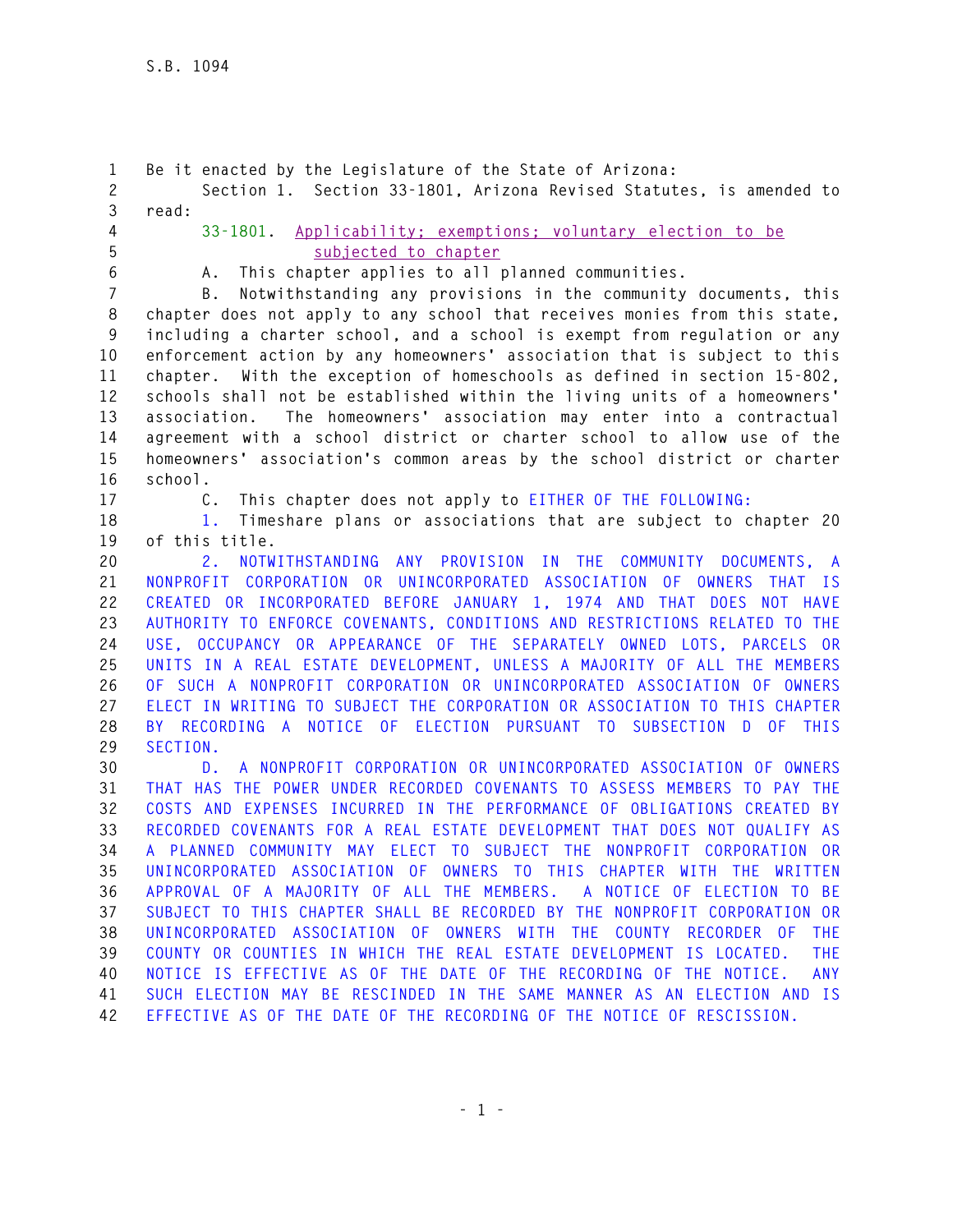**- 2 - 1 Sec. 2. Section 33-1802, Arizona Revised Statutes, is amended to 2 read: 3 33-1802. Definitions 4 In this chapter and in the community documents, unless the context 5 otherwise requires: 6 1. "Association" means a nonprofit corporation or unincorporated 7 association of owners that is created pursuant to a declaration to own and 8 operate portions of a planned community and that has the power under the 9 declaration to assess association members to pay the costs and expenses 10 incurred in the performance of the association's obligations under the 11 declaration. ASSOCIATION DOES NOT INCLUDE A NONPROFIT CORPORATION OR 12 UNINCORPORATED ASSOCIATION OF OWNERS THAT IS CREATED OR INCORPORATED 13 BEFORE JANUARY 1, 1974 AND THAT DOES NOT HAVE AUTHORITY TO ENFORCE 14 COVENANTS, CONDITIONS OR RESTRICTIONS RELATED TO THE USE, OCCUPANCY OR 15 APPEARANCE OF THE SEPARATELY OWNED LOTS, PARCELS OR UNITS IN A REAL ESTATE 16 DEVELOPMENT, UNLESS THE NONPROFIT CORPORATION OR UNINCORPORATED 17 ASSOCIATION OF OWNERS ELECTS TO BE SUBJECT TO THIS CHAPTER PURSUANT TO 18 SECTION 33-1801, SUBSECTION D. 19 2. "Community documents" means the declaration, bylaws, articles of 20 incorporation, if any, and rules, if any. 21 3. "Declaration" means any instruments, however denominated, that 22 establish a planned community and any amendment to those instruments. 23 4. "Planned community" means a real estate development that 24 includes real estate owned and operated by or real estate on which an 25 easement to maintain roadways or a covenant to maintain roadways is held 26 by a nonprofit corporation or unincorporated association of owners, that 27 is created for the purpose of managing, maintaining or improving the 28 property and in which THE DECLARATION EXPRESSLY STATES BOTH THAT the 29 owners of separately owned lots, parcels or units are mandatory members 30 and THAT THE OWNERS are required to pay assessments to the association for 31 these purposes. Planned community does not include ANY OF THE FOLLOWING: 32 (a) A timeshare plan or a timeshare association that is governed by 33 chapter 20 of this title. or 34 (b) A condominium that is governed by chapter 9 of this title. 35 (c) A REAL ESTATE DEVELOPMENT THAT IS NOT MANAGED OR MAINTAINED BY 36 AN ASSOCIATION. 37 Sec. 3. Legislative intent; association; planned community; 38 clarifying language 39 The legislature intends that the amendments made to section 33-1802, 40 Arizona Revised Statutes, are clarifying changes that are consistent with 41 the legislature's intent in 1994 in first enacting section 33-1802, 42 Arizona Revised Statutes, and that the remaining provisions of the act are 43 intended to further these clarifying changes.**